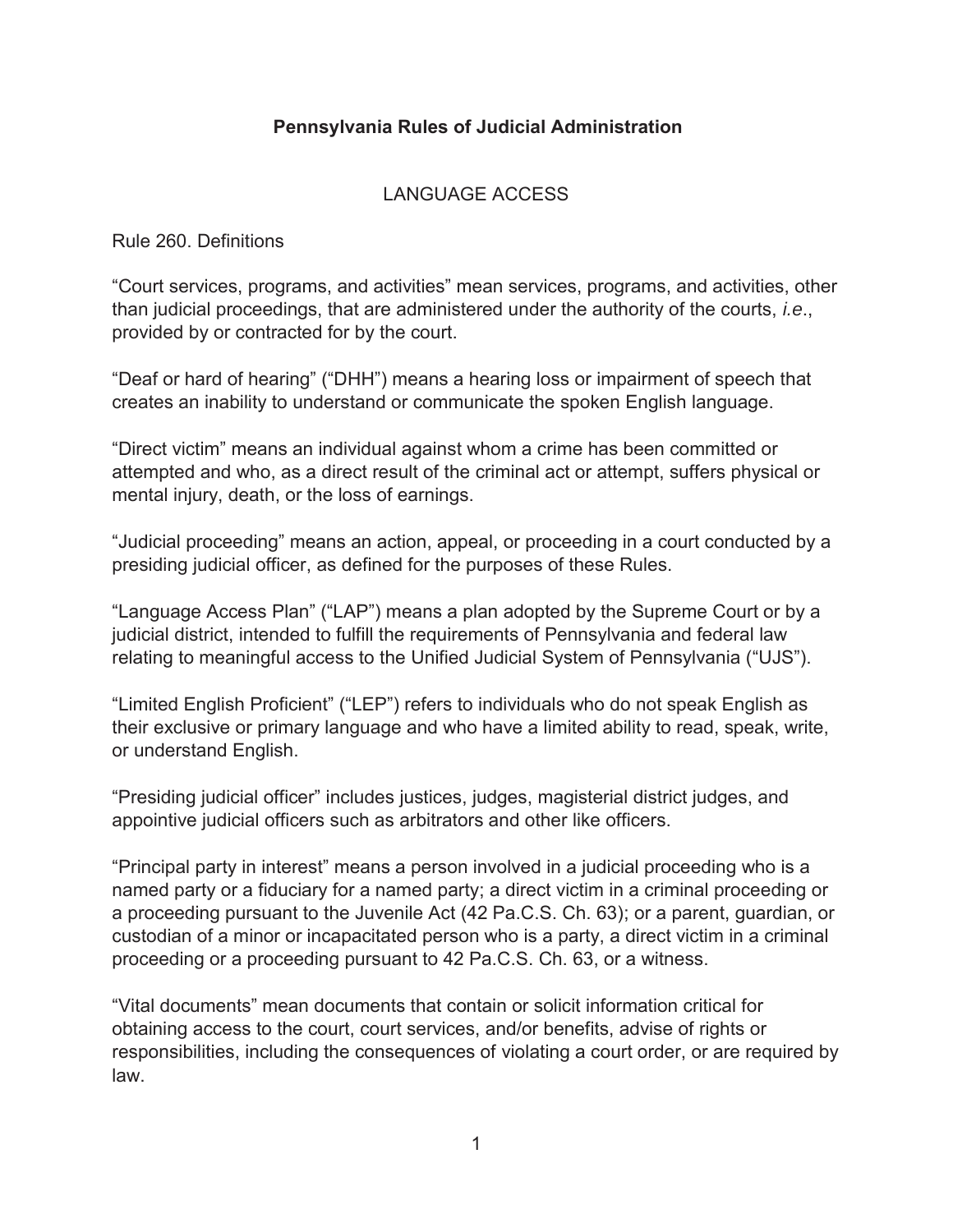## Comment

*See also* 204 Pa. Code Ch. 221 (regulations relating to language access for persons with limited English proficiency and for persons who are deaf or hard of hearing). These terms are included here for convenience to aid in readily understanding the requirement of providing meaningful access under these Rules.

The definition of court services, programs, and activities encompasses those administered under the authority of the court, including, but not limited to, domestic relations, probation, *pro se* clinics, cases involving court-appointed counsel, or alternative dispute resolution.

Court services, programs, and activities provided by or contracted for by offices outside of the courts that have a distinct legal obligation to provide language access under Title VI of the Civil Rights Act of 1964 are not covered by these rules. Such offices include the Prothonotary, the Clerk of Courts, the Clerk of the Orphans' Court, the District Attorney's Office, and the Public Defender's Office.

Rule 261. Policy

- A. It is the policy of the UJS to provide meaningful language access to the courts for all individuals who are Limited English Proficient ("LEP") or deaf or hard of hearing ("DHH") to ensure that such persons have due process and equal access to all judicial proceedings, court services, programs, and activities. Ensuring meaningful language access means providing timely, accurate, and effective language services at no cost to persons who are LEP or DHH, whether requested or not.
- B. Courts must review data concerning the languages for which interpreters are most frequently requested in their courts and translate vital documents in accordance with the policy and procedures established by the Administrative Office. Oral translation of documents shall be provided when a translated document is not available.
- C. A qualified interpreter shall be provided for any court services, programs, or activities involving an LEP person and in every judicial proceeding where the LEP person is one of the following:
	- 1. a principal party in interest.
	- 2. any person when a court finds good cause for provision of interpreter services.
- D. A qualified interpreter shall be provided for any court services, programs, or activities involving a DHH person and in every judicial proceeding where the DHH person is one of the following: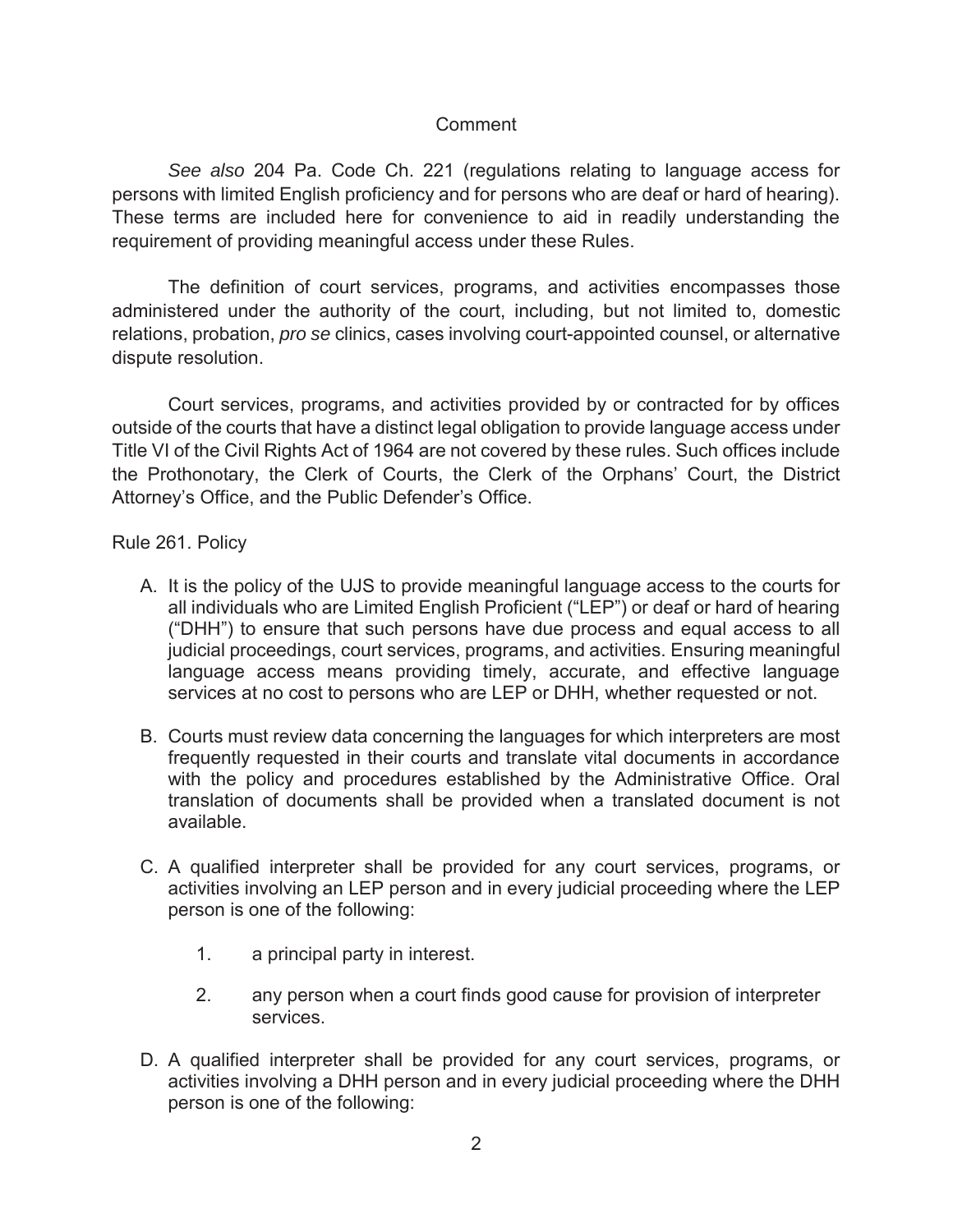- 1. a principal party in interest.
- 2. any person, including a spectator, who seeks a reasonable accommodation.

#### Comment

Equal access to the courts and effective communication in court proceedings is fundamental to the legitimacy of Pennsylvania's system of justice and the public's trust and confidence in the courts. Language services for individuals who are LEP or DHH are essential to ensure that they are able to fully participate in judicial proceedings and court services, programs, and activities in which their rights and interests are at stake. Moreover, the courts have an interest in ensuring the integrity of communications with LEP and DHH court users for the accurate presentation of evidence and the fair administration of justice.

The UJS is committed to ensuring meaningful access to LEP court users. Title VI of the Civil Rights Act of 1964 states that "[n]o person in the United States shall, on the ground of race, color, or national origin, be excluded from participation in, be denied the benefits of, or be subjected to discrimination under any program or activity receiving Federal financial assistance." 42 U.S.C. § 2000d; *see also* Department of Justice regulations regarding implementation of Title VI at 28 C.F.R. § 42.101 *et seq.* ("Title VI" as used in these Rules refers collectively to the statute and its implementing regulations.)

In addition to federal law, the Pennsylvania Interpreter Act, Act 172 of 2006, requires the appointment of qualified interpreters for judicial proceedings. *See* 42 Pa.C.S. § 4412. Act 172 and its implementing regulations direct that interpretation must be in person, except in certain circumstances where telephone or video remote interpretation may be used. *See* 204 Pa. Code § 221.104 (relating to remote interpretation).

For persons who are DHH, meaningful access to the courts is required under 204 Pa. Code Ch. 221, section 504 of the Rehabilitation Act of 1973, 29 U.S.C. § 794, the Americans with Disabilities Act, 42 U.S.C. §§ 12131 *et seq.*, the Pennsylvania Interpreter Act, 42 Pa.C.S. §§ 4401 *et seq.*, and various regulations, 28 C.F.R. §§ 42.101 *et seq.* and 28 C.F.R. §§ 39.101 *et seq*., implementing these laws.

Meaningful access to the courts also includes meaningful access to court programs, services, and activities that are administered under the authority of the courts. The providers of such programs may receive federal funding and, therefore, may be independently required under Title VI to provide such access. In addition, there is an obligation to provide sign language interpreters and any other reasonable accommodations necessary to afford deaf and hard of hearing court users equally effective communications under the Americans with Disabilities Act, regardless of whether the vendor providing the program or service receives federal funds. A party who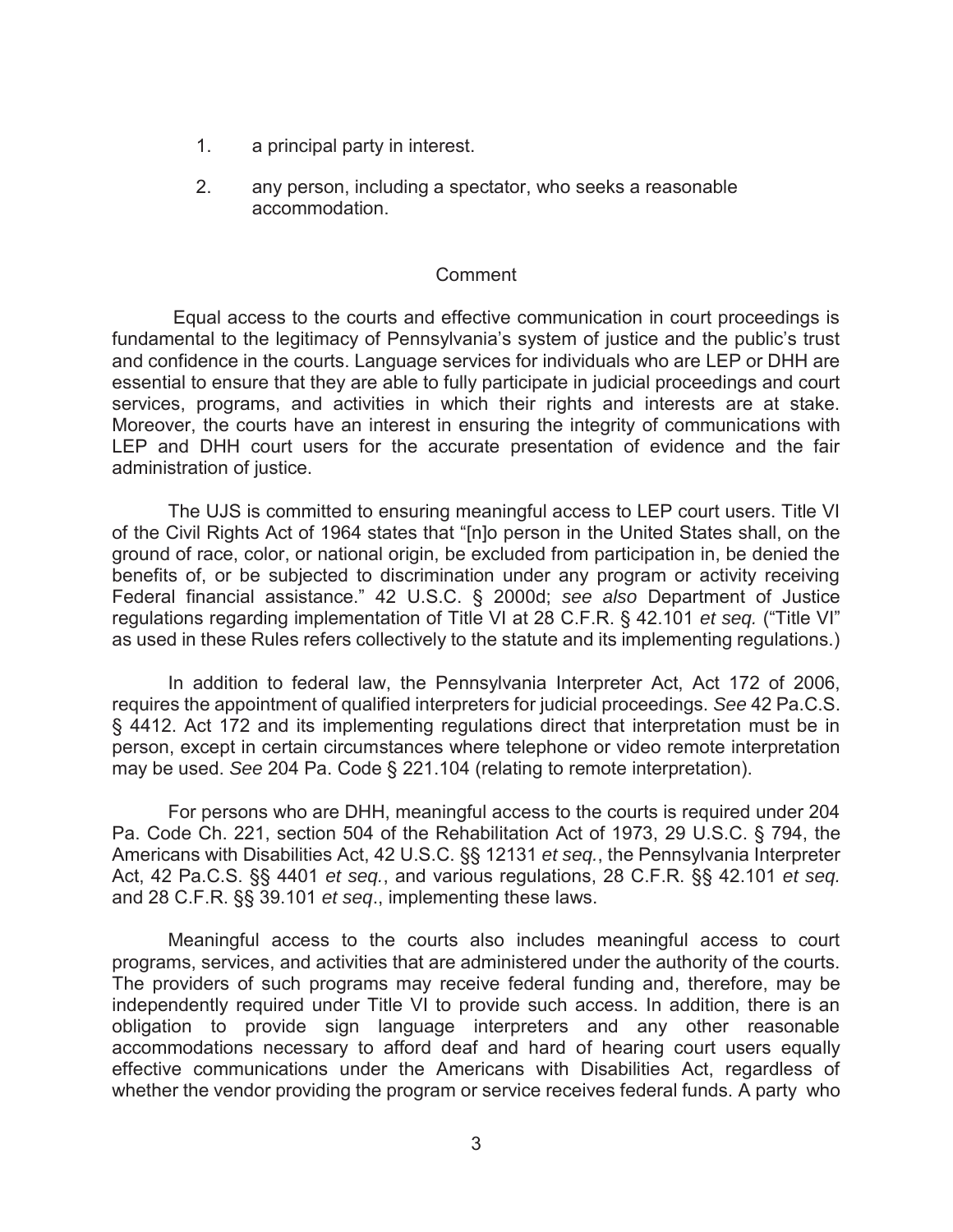is LEP or DHH should not be required to participate in a program, service, or activity if the party is not able to fully participate or understand on account of language or disability. Courts should consider whether alternatives may be made available and, if not, whether a waiver of the required court program, service, or activity may be permitted.

Except in courtroom proceedings, effective communication with persons who are LEP or DHH can also be facilitated through the use of court staff who are proficient in languages other than English, in accordance with the Administrative Office's policy on bilingual employees.

### Rule 262. Scope

These Rules apply to every entity in the UJS, including appellate, trial, and magisterial district courts, as well as boards, committees, and offices under the administrative authority of the Supreme Court.

Rule 263. Language Access Plans.

- A. The Court Administrator shall promulgate uniform standards for the provision of meaningful language and DHH access through the Language Access Plan ("UJS-LAP") for the UJS. The UJS-LAP shall address the early identification of the need for language or DHH services; provision of oral and written language services; maintenance of data on the need for and use of language access services; identification and translation of vital documents; and outreach and education. The UJS-LAP shall be posted on the UJS website. The UJS-LAP shall be evaluated and updated regularly.
- B. The Court Administrator shall promulgate regulations to implement the Pennsylvania Interpreter Act.
- C. Each judicial district shall promulgate local language access plans in conformity with a template to be provided by the Administrative Office. At a minimum, the following elements shall be included in those plans: identification of LEP court users; provision of interpreters in judicial proceedings; provision of language access to court services, programs, and activities; translation of vital documents in languages most frequently requested in their courts; and complaint procedures. Each judicial district shall review and update its language access plan to ensure that meaningful access is being provided to LEP and DHH individuals in the judicial district. Plans shall be posted on the UJS website and on the websites of the judicial districts.